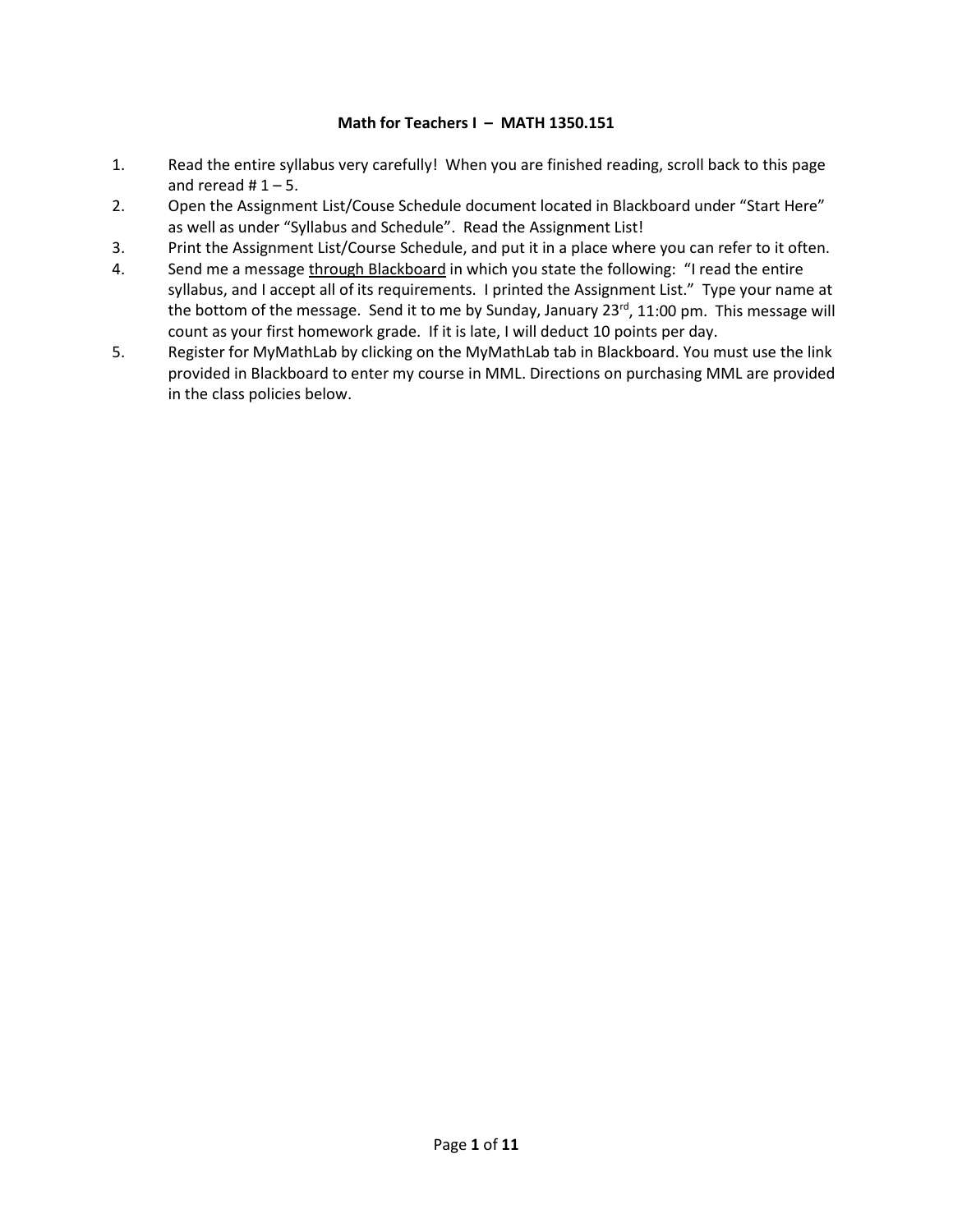# South Plains College Department of Mathematics and Engineering MATH FOR TEACHERS I: 1350.151 Spring 2022 Course Policies

Instructor: Kaylan K Thompson Office: M111 Telephone: (806) 716-4886 Email: [kthompson@southplainscollege.edu](mailto:kthompson@southplainscollege.edu) (Once class begins, all email should be sent within Blackboard)

• All communication for this course will be done in Blackboard.

The gradebook for this course is located in Blackboard, not MML.

| <b>OTTLE HOURS.</b> AS ISTED OF DY ADDOITED THE |             |                                     |             |                        |                                     |  |  |
|-------------------------------------------------|-------------|-------------------------------------|-------------|------------------------|-------------------------------------|--|--|
| Mondav                                          | Tuesday     | Wednesday                           | Thursday    | Fridav                 | Sundav                              |  |  |
| 9:30 am – 10:00 am                              | Bv          | $9:30$ am $-10:00$ am               | Bv          | $10:00$ am $-12:00$ pm | $4:00 \text{ pm} - 6:00 \text{ pm}$ |  |  |
| $1:00 \text{ pm} - 2:30 \text{ pm}$             | appointment | $1:00 \text{ pm} - 2:30 \text{ pm}$ | appointment | (virtual using zoom)   | (virtual using zoom)                |  |  |
| (Levelland office)                              |             | (Levelland office M111)             |             |                        |                                     |  |  |
| M111)                                           |             |                                     |             |                        |                                     |  |  |

#### **Office Hours**: As listed or by appointment.

**How this course is conducted:** This is an online course meaning you will access course information and respond to me and/or other students through the use of the Internet. Blackboard and MyMathLab will be used to deliver and manage this course.

# **Required Textbook & Materials**

**Supplies:** Pencils, erasers, 3-ring binder, notebook paper, scientific calculator (when allowed). You will need reliable internet service, a way to print documents, a way to scan and upload documents and a webcam (internal or USB) with a microphone.

**MyMathLab:**A Problem Solving Approach to Mathematics for Elementary School Teachers, 13th edition, by Billstein, Libeskind, & Lott. ISBN: 9780135190050

This kit is free with the purchase of a new textbook at either SPC bookstore or you may also purchase it online at pearsonmylabandmastering.com in which you will need a credit card or PayPal. I encourage you to purchase this kit immediately. If you have not yet purchased the access code, that opportunity should be provided as you go through the registration process. There is a 2 week free trial that you may use for the first two weeks of class. MML should be accessed through the provided link in Blackboard.

# **Technical Support**

I will be glad to help you with MyMathLab (MML) and Blackboard when I can, but please contact the following for any login or technical issues:

**Blackboard**: Student support is available by emailing [blackboard@southplainscollege.edu](mailto:blackboard@southplainscollege.edu) or calling 716-2180. When emailing a request for help, include your full name, course(s) enrolled in, name of instructor(s) and a phone number where you can be reached. There are also Blackboard video tutorials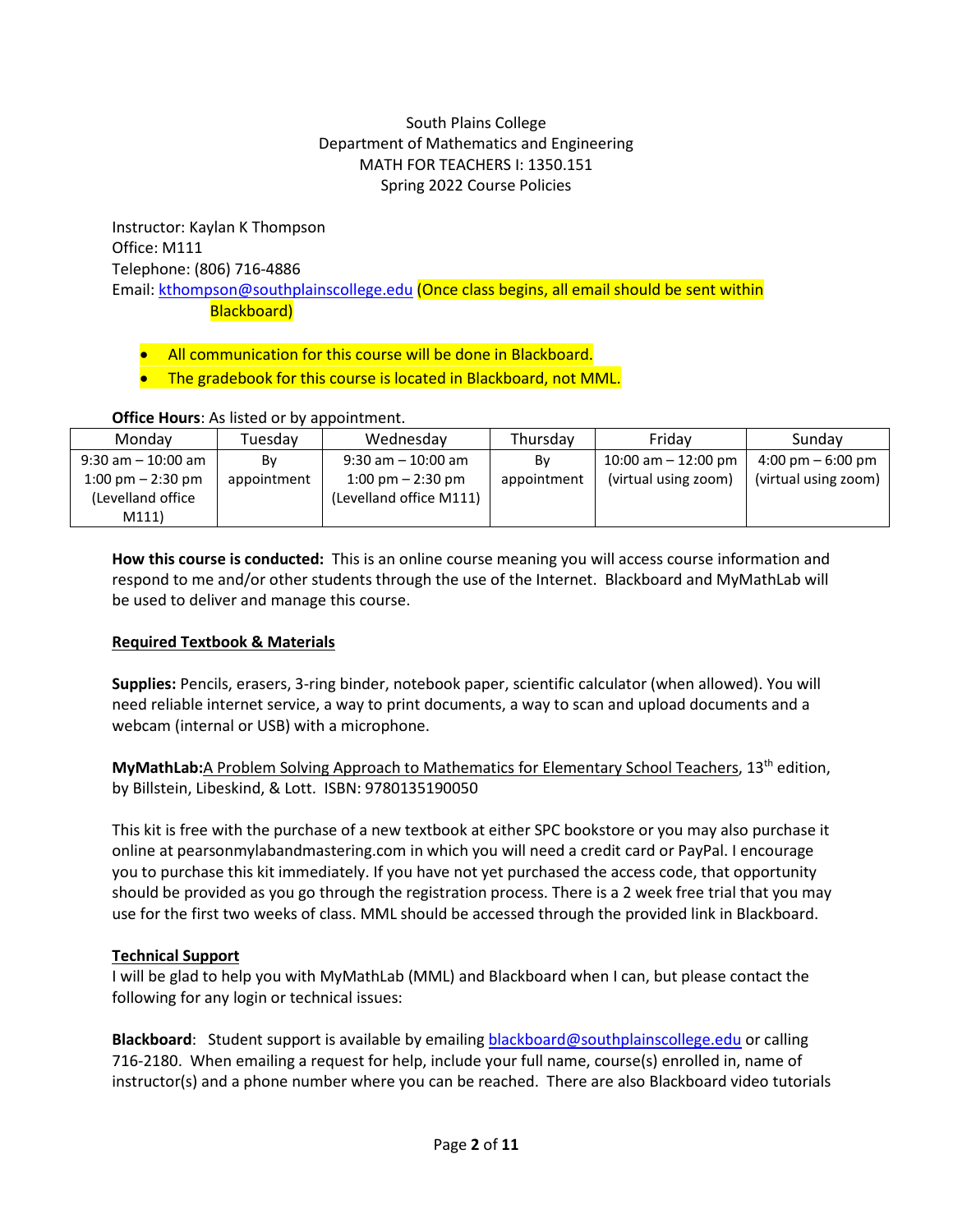available a[t http://ondemand.blackboard.com/students.htm.](http://ondemand.blackboard.com/students.htm) You can also get to these videos by logging into Blackboard and clicking the My Blackboard tab.

# **Proctorio:** <https://proctorio.com/support>

### **MyMathLab**:<http://pearsonmylabandmastering.com/students/support>

You can email or chat online. The chat online is the fastest way to reach them. The home page for MyMathLab is [http://pearsonmylabandmastering.com.](http://pearsonmylabandmastering.com/) On this page, you will see a box titled Students. In this box, you will find links for "Getting Registered" and "Support".

**MyMathLab System Requirements:** Please follow the link to see the system requirements for MyMathLab.

**<http://www.pearsonmylabandmastering.com/northamerica/mymathlab/system-requirements/>**

#### **Class Policies**

**Logging Into Your Course:** Under no circumstances are you allowed to give your User ID and/or passwords to anyone (for either Blackboard or MyMathLab). If someone other than you logs into this course, I will withdraw you from the course with an F, regardless of the reason. If you are taking this course with a roommate, sibling, spouse, or significant other, you must inform me of this immediately. Failure to disclose this information could result in your being withdrawn from this course with an X or F.

**Calculators:** You may use a scientific or graphing calculator. However, there will be portions of the paper exams that will be "no calculator".

**Academic Integrity:** It is the aim of South Plains College to foster a spirit of complete honesty and a high standard of integrity. Please refer to the SPC General Catalog policy under "Academic Integrity" and "Student Conduct" regarding consequences for cheating and plagiarism. This is an online environment, and others will see your responses to discussion posts. Do not post any pictures or data that others may find offensive. You are expected to work alone on all tests and quizzes. You may use your textbook and notes for assistance. If you choose to cheat on any test, you will be withdrawn immediately from this class with a grade of F. Whether you copy someone else's work or you allow someone to copy your work is immaterial. Cheating of any type is not tolerated.

**Computer Issues:** If your personal computer becomes "disabled", there are computer labs on the Levelland and Reese campuses, which you may use to access this course. Please remember that it is your responsibility to have a backup plan in place in case your computer goes down. Do not wait until it is a crisis situation! Computer problems, mechanical failures, Internet service issues, etc. do not constitute excuses for late submission of work. Deadlines will NOT be altered. This means that you should not wait until the last minute to work on assignments! All assignments are due at 11:00 am. I suggest that you try to turn in assignments the night before the due date, so that if you have technical issues, you will have time to deal with those issues and still get your assignments in on time. If the SPC server is down, you may access MyMathLab directly at [http://pearsonmylabandmastering.com.](http://pearsonmylabandmastering.com/)

**Netiquette:** No profanity under any circumstances! Respect and courtesy is required at all times. Even though we are not meeting face to face, I still expect formal/polite classroom decorum, as do your classmates. Students who decide to insult, embarrass, intimidate, or coerce other students or me will be dropped from this course immediately.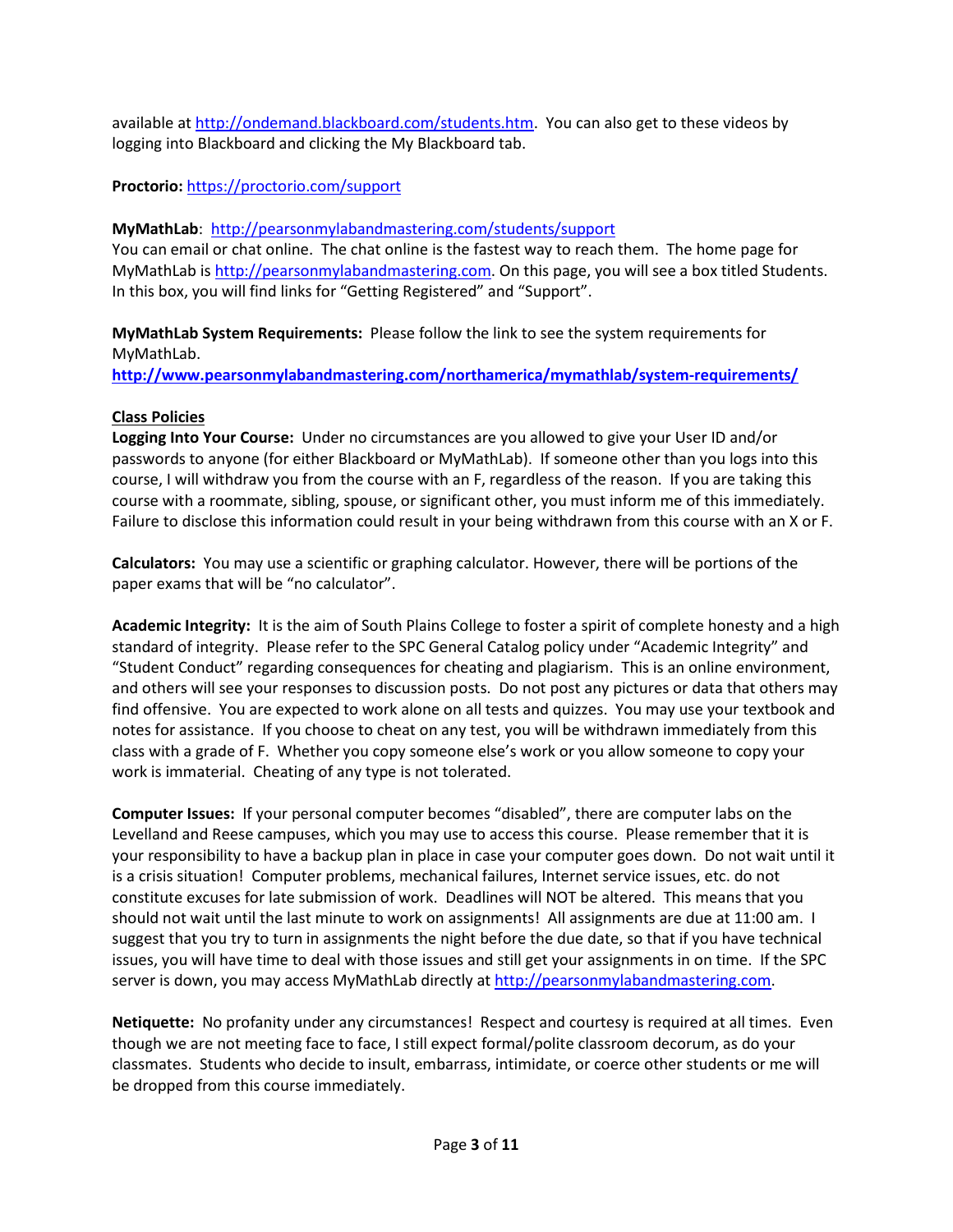**Withdrawal:** If you are administratively withdrawn from this class, you will receive an F or X at my discretion. If you wish to withdraw from the course for any reason, you must contact the admissions office. If you live in Lubbock or Levelland, you will need to go to the admissions office (Levelland or Reese Campus) to drop the class. If you do **not** live in Lubbock or Levelland, contact the Registrar's Office (806-716-2371) for further instructions. Please send me an email telling me you are withdrawing and why. If you drop this class, a W does not become effective until you complete the required steps with the admission's office. Until I receive official notification of your withdrawal, you are still on my class roll and are subject to being dropped with an F.

**Communication:** All email should be sent through Blackboard. From Monday through Thursday, I will respond to your email within 24 hours. If you email me after 12 noon on Friday, you may not hear from me until after 9 am Monday morning, so do not wait until it is an emergency to email me. I do not guarantee a response to email during SPC scheduled school holidays.

| <b>Grading Policy:</b> | <b>TEKS Investigation Project</b> | 10%            |
|------------------------|-----------------------------------|----------------|
|                        | <b>Homework Average</b>           | 10%            |
|                        | Quiz Average                      | 10%            |
|                        | <b>MML Exams</b>                  | 20%            |
|                        | Midterm Exam                      | 25%            |
|                        | Final Exam                        | 25%            |
| <b>Grading Scale:</b>  | A: 90 and above                   | $D: 60 - 69$   |
|                        | $B: 80 - 89$                      | F: 59 or below |
|                        | C. $70 - 79$                      |                |

You may access your grades at any time during the course by looking at the gradebook in Blackboard. There is also a gradebook in MyMathLab. The gradebook in MML will **only** give you the average for the assignments completed in MML. Those grades are imported into the gradebook in Blackboard. The gradebook in Blackboard will give you your course grade for all of the assignments completed (MML and Blackboard assignments). If you have an assignment that says past due, that assignment has not been included in calculating the overall average. Once I submit a zero for the assignment, then it will be included in the average. Work hard throughout the semester! I do not curve test grades for any reason. I also do not allow any one student to be a special case. Do not ask for extra points or for me to bump up your grade at the end of the course. You must *earn* all points that you receive.

All assignments completed in MML will be graded instantly as they are submitted. The grades in MML will upload into the gradebook in Blackboard every few hours. For assignments outside of MML, grades and feedback on work from the instructor will be provided within one week after the assignment's due date.

# **Assignments**

Most assignments will be completed in MyMathLab (MML), but a few will be located in Blackboard. Please be aware of deadlines because once deadlines have passed, you will no longer have access to those assignments. You may turn your work in early if you wish. Each unit test, will open 3 days prior to its deadline. Deadlines will not be changed for any reason!

**Homework:** There will be 26 homework assignments in MML. These homework assignments will include some media problems in which you might have to view videos and PowerPoints or participate in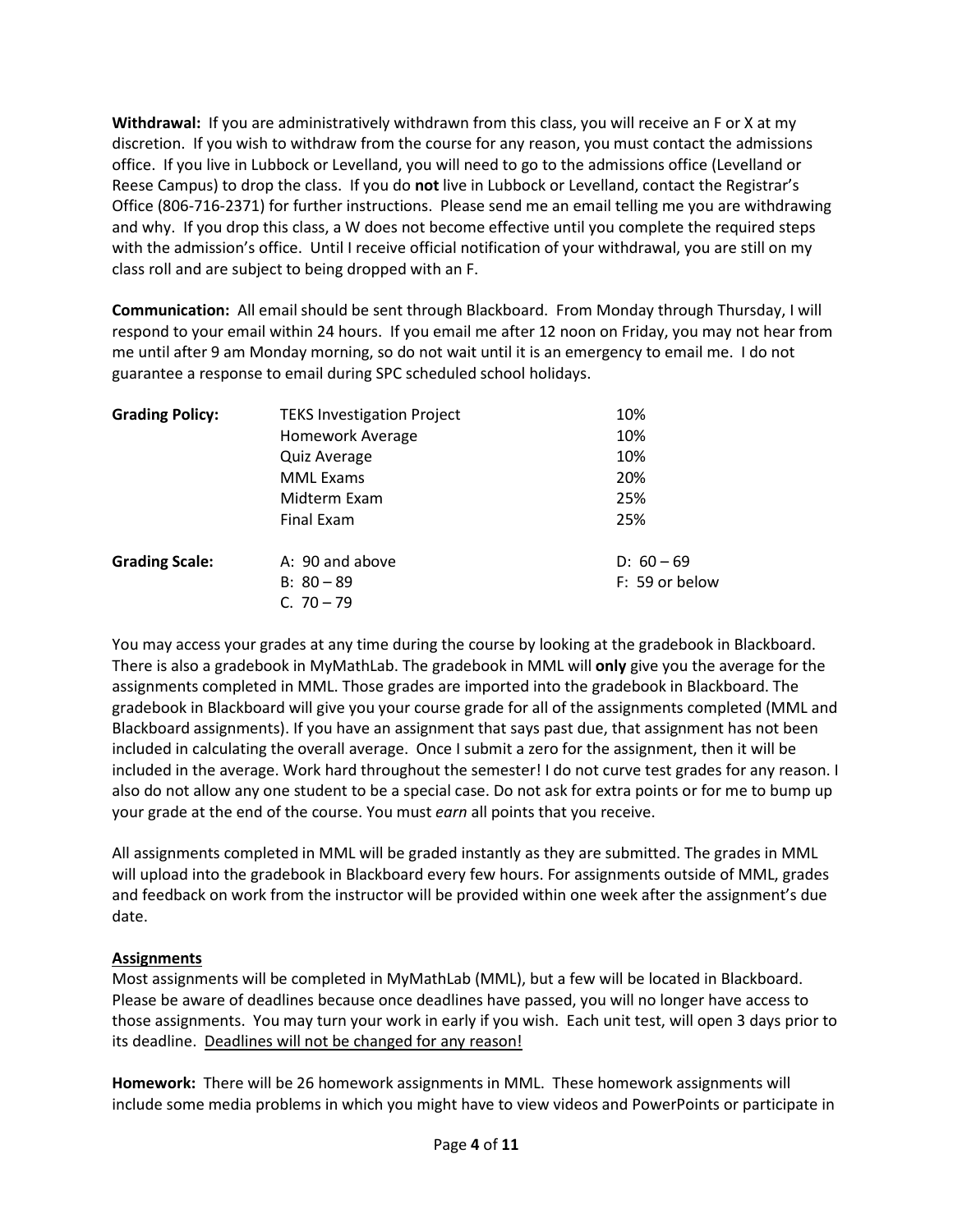animations or eManipulatives. As long as you complete these media problems, you will receive credit for them. They should be very helpful for learning the material in that section. **Homework problems given in MML may be reworked as many times as you wish, before the deadline, to get a 100 on the assignment**. I encourage you to take advantage of this opportunity. After watching the videos, if you are still not sure how to work the problems, use the tab that says "Question Help" and click on "Help Me Solve This" or "View an Example". There will also be a few worksheets that will count as homework grades. These are located in Blackboard within the Units folders. These will require that you print the assignment, work them out, scan your work, and email it back to me.

**Discussions:** There will be 3 discussion topics throughout the semester that are located in Blackboard and will count as homework grades. You can get to these from the Discussions link or from the Units folders. You will have to make one new post, including all the required information, and at least one reply for each discussion. As long as you do so, you will receive a 100.

**Quizzes:** Quizzes will be given in MML. You may submit quizzes two times, and the highest of the two grades will be counted. When you open a quiz, you will have 80 minutes to complete it unless you open a quiz less than 80 minutes before the deadline. For example, if you open a quiz 10 minutes before the deadline, then you only have 10 minutes to complete the quiz. You may use your textbook, homework, and notes. You will be allowed to review quizzes immediately after submitting them.

# **Tests:**

**MML Tests**: For each unit, a test will be given in MML and may be submitted only once. To access a test, login to **MyMathLab**, click the link for our course, and choose **Quizzes & Tests**. A link to the test will be found at the top of the page under All Quizzes and Tests, **not** under the heading Sample Tests and Quizzes. Tests are password protected. Each test will have a different password that I will e-mail to you in **Blackboard** the day before the test is released. Those tests will open 3 days prior to their due dates. When you open a test, you will have **two** hours to complete it unless you open an exam less than two hours before the deadline. You may use a hard copy of the textbook, problems that you have written down from homework or quizzes, and notes, but you will not be able to access assignments or the book in MyMathLab during the test. If you click outside of the test, you will be locked out. You will be allowed to review tests immediately after submitting them.

You may not need all the time, but you will want to schedule the full amount of time just in case you do need it. The tests are not printable. You must remain connected to the Internet and logged into **MyMathLab** for the duration of each test. Change the sleep settings on your computer while testing. Do not allow your computer to go to sleep or hibernate during a test.

It is critical that you use a reliable computer with a trustworthy Internet connection to take tests. You should reboot your computer before beginning a test. All other applications should be closed as you complete a test. If your computer is "glitchy," do not use it to take tests. If your Internet connection is "spotty," do not use it to take tests. Make plans to use a computer in one of the SPC labs if you do not trust either your computer or Internet connection.

If you are disconnected from your computer or bumped out of a test due to Internet outage, computer malfunction, or program interruption, you will be locked out of your test until I re-enable your test access. I am the only person who can restart your test. Do not contact Pearson. If this occurs, immediately login to **Blackboard** and send me an e-mail telling me the details of your situation.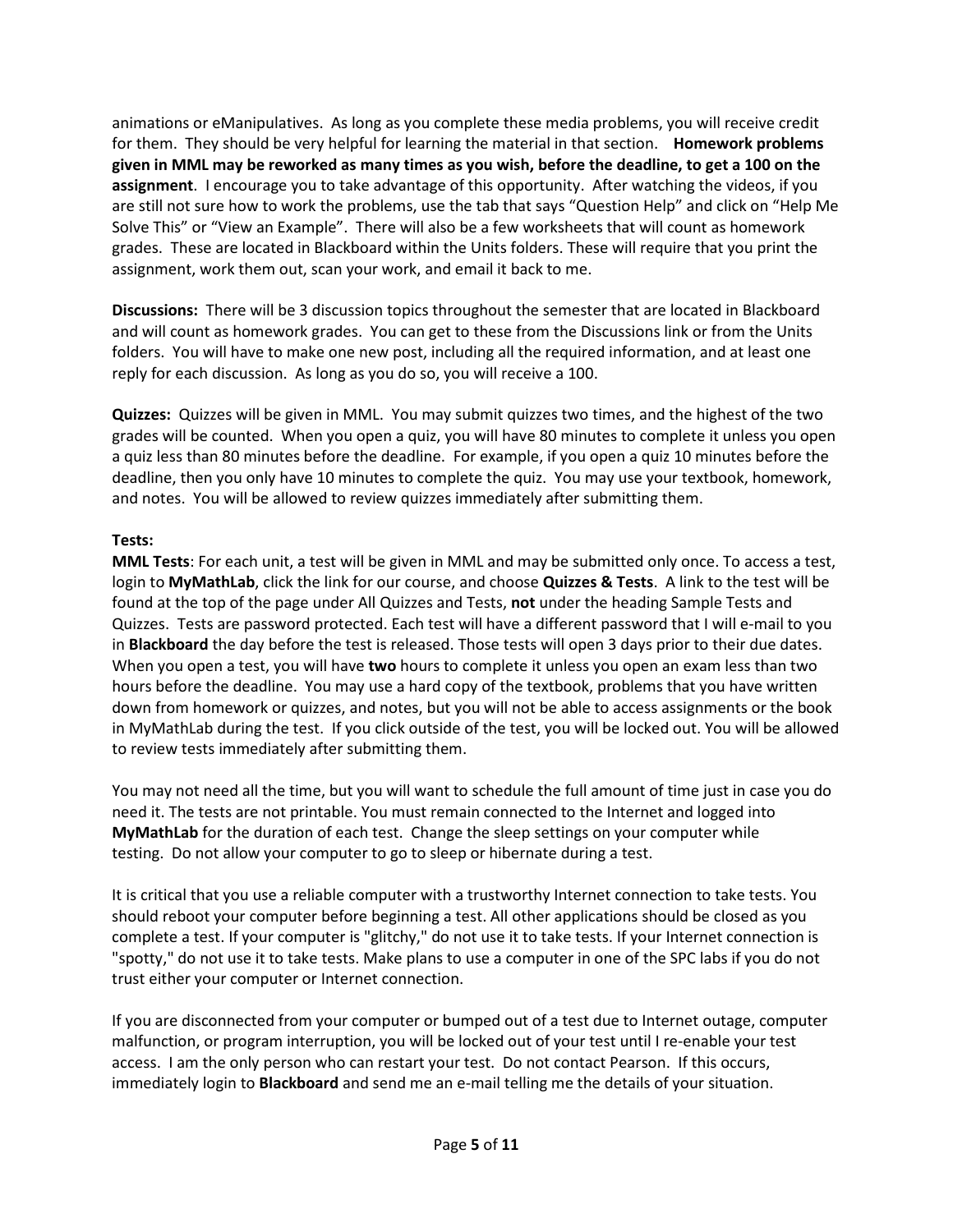**Midterm and Final Exams**: **(monitored using Procotrio in Blackboard)** The midterm and final exams will be paper exams given in Blackboard monitored using Proctorio.

- Exams will be monitored virtually via the Proctorio software. In order for Proctorio to work correctly, you need to be using the most up-to-date Chrome internet browser and add the Proctorio plug in/extension. This extension can be added at [https://getproctorio.com/.](https://getproctorio.com/)
- Enrollment in the course is an agreement to abide by and accept all terms for online testing. Online exams within this course will require online proctoring. Therefore, students will be required to have a webcam (USB or internal) with a microphone when taking an exam as well as the Chrome internet browser. Students understand that this remote recording device is purchased and controlled by the student and that recordings from any private residence must be done with the permission of any person residing in the residence. To avoid any concerns in this regard, students should select private spaces for the testing. Students must ensure that any recordings do not invade any third party privacy rights and accept all responsibility and liability for violations of any third party privacy concerns.
- Tests must be completed in the time window given. Once you begin your exam, you must finish it and submit it during that sitting. You are not allowed to stop and come back to it later. You are not allowed to take breaks during the exam so plan accordingly. An exam should not take more than two hours to complete. Therefore, you will pick a window of two hours out of the 24 hour window that the exam is posted.
- Your PDF of the exam must be submitted by the due date and time for that exam.
- There will be two links for each exam.
	- a. The first link is the exam I have written and will launch the Proctorio software. To being an exam, click on that link and a PDF will open. You not allowed to download this PDF to your computer or print the PDF. When you are done taking the exam, you will need to put down your writing utensil and pick your phone to scan your work. Once you are finished scanning, you will click on "Save and Submit." If you have not entered anything in the box, Blackboard will ask you if you still want to submit even though you have not typed in any answer(s) and you should click "Okay." Your answers will be submitted as part of your PDF using the second exam link.
	- b. The second exam link is where you will actually submit your PDF of the exam. You will have 10 minutes after submitting the first exam link (which marks the end of your ability to view the exam) to submit your PDF via the second link. If I don't get your PDF in that 10 minutes, you will receive a zero on the exam.
- You are not allowed to print off the exam. You should do all of your work for the exam on notebook paper. A PDF of the notebook paper that you used to do the questions is what you will submit over Blackboard.
- Audio, video and your computer screen are being recorded during testing. Please make sure your computer's audio and video are turned on.
- The webcam/video must show both you and your work space at all times during the exam. Your exam workspace should include a writing utensil, blank notebook paper on which to complete the exam, a 3 inch by 5 inch notecard, your phone, and your calculator. If I can't see both you and your workspace throughout the exam, you will receive a zero. See the posted Blackboard video for an example of what I should see when you are testing.
- After you click on the exam to launch it, you should hold the following up to your webcam for a period of five seconds each:
	- $\circ$  A photo ID (this could be a student ID, driver's license or work ID. The photo ID must show your picture as well as your given name).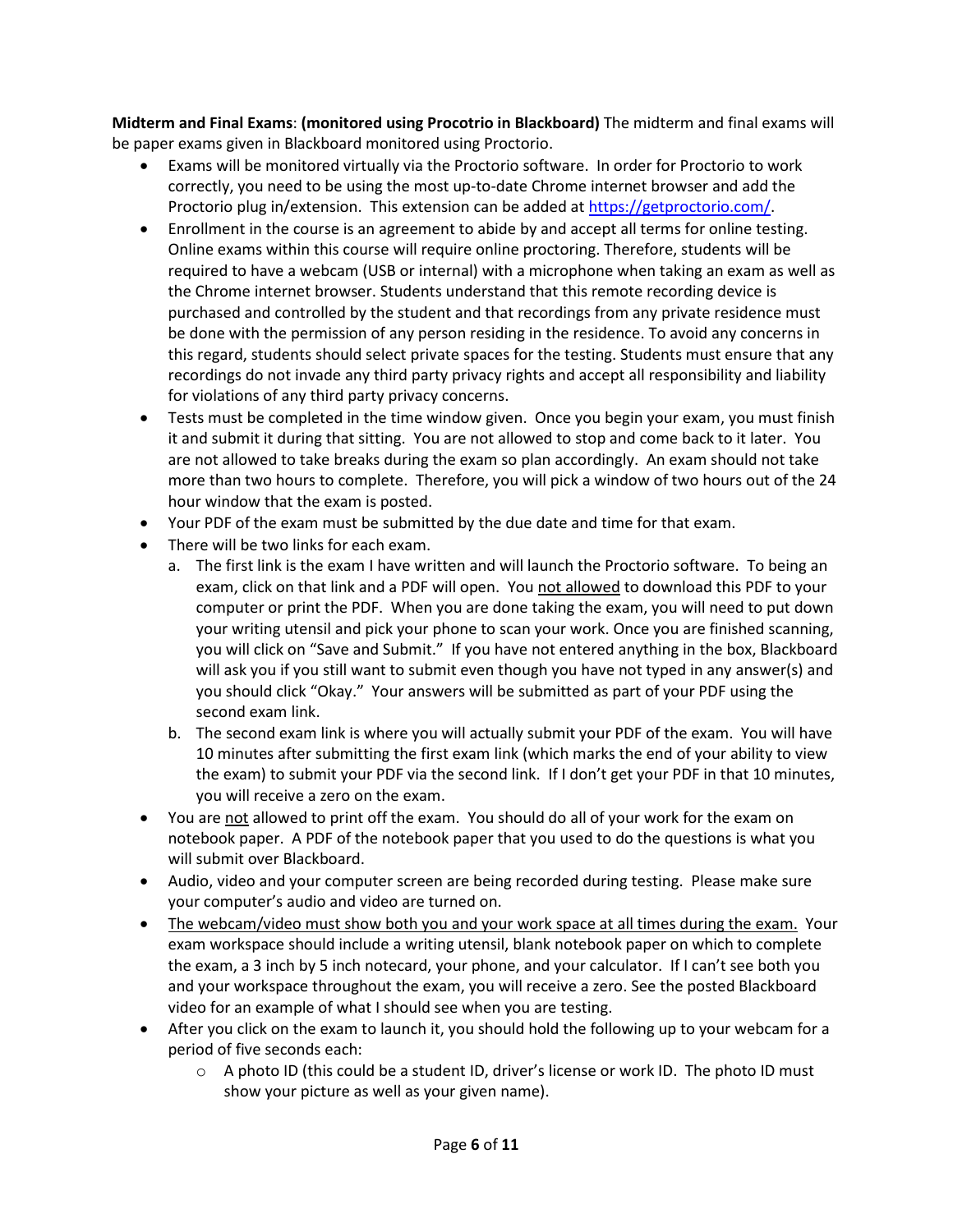- o Your calculator
- $\circ$  Both sides of your 3 inch by 5 inch notecard. You are allowed to handwrite whatever you want on one side of a 3 inch by 5 inch notecard that you may have out during the exam.
- In your work space, your calculator, phone, notebook paper, and notecard should be clearly shown.
- The exam itself will be posted on Blackboard and you should be able to have it open on your computer screen during the exam. That is all that should be on your computer screen until you are finished with the exam. Surfing the internet during the exam is prohibited and will result in a zero. Remember that the Proctorio software monitors your computer screen during the exam.
- You should find a private place to test where you will not be interrupted. You should be the only person in the room where you are testing. If I see or hear other people in the room with you, then you will get a zero on the exam.
- There is no talking during the exam. The computer will be recording both audio and video.
- All electronic communication devices (phones, smart watches etc) must be shown in your work space. Failure to do so will result in a grade of zero on the exam.
- The Proctorio exam monitoring (audio, video and computer screen) will not be cut off until you submit the first exam link. After you submit that first link, you will have 10 minutes to submit your actual PDF via the second exam link. Please make sure you get a submission confirmation before you close out Blackboard.
- If there is anything questionable that happens during the exam or if you do not follow directions, you will receive a zero on the exam.

**TEKS Investigation Project:** The specific instructions for the lesson plan will be posted in Blackboard in the TEKS Investigation Project folder.

**Notes:** In each unit on blackboard, you will find a set of blank notes for each section covered. There will also be a screencast posted of me teaching each section problem in detail. It is your job to print each set of notes and fill them out by watching the screencast. At the end of each unit, you will have the opportunity to scan and email me your filled out notes for a free 100% homework grade.

# **Suggestion for Learning the Material in this Course:**

- 1. Look at the Assignment List/Course Schedule to see what section is covered on the homework. For example, you will see that Homework 1 covers section 1-1.
- 2. Click the Units link in Blackboard and look under Unit 1.
- 3. Print the notes for section 1-1. Watch the video for section 1-1 and fill out the notes.
- 4. Read the recommended pages out of the textbook for this section.
- 5. Attempt the MML Homework 1 assignment. If you have trouble, you may use the "Question Help" option available for each MML homework problem. Remember, you can attempt the homework problems as many times as you would like in order to get this grade to 100%.
- 6. If there are other assignments related to the 1-1 learning outcomes, complete those assignments.
- 7. Move to the section listed under Homework 2 and repeat this process.
- 8. When it comes time for quizzes or tests, you may study the homework by clicking on the assignments in the MML gradebook.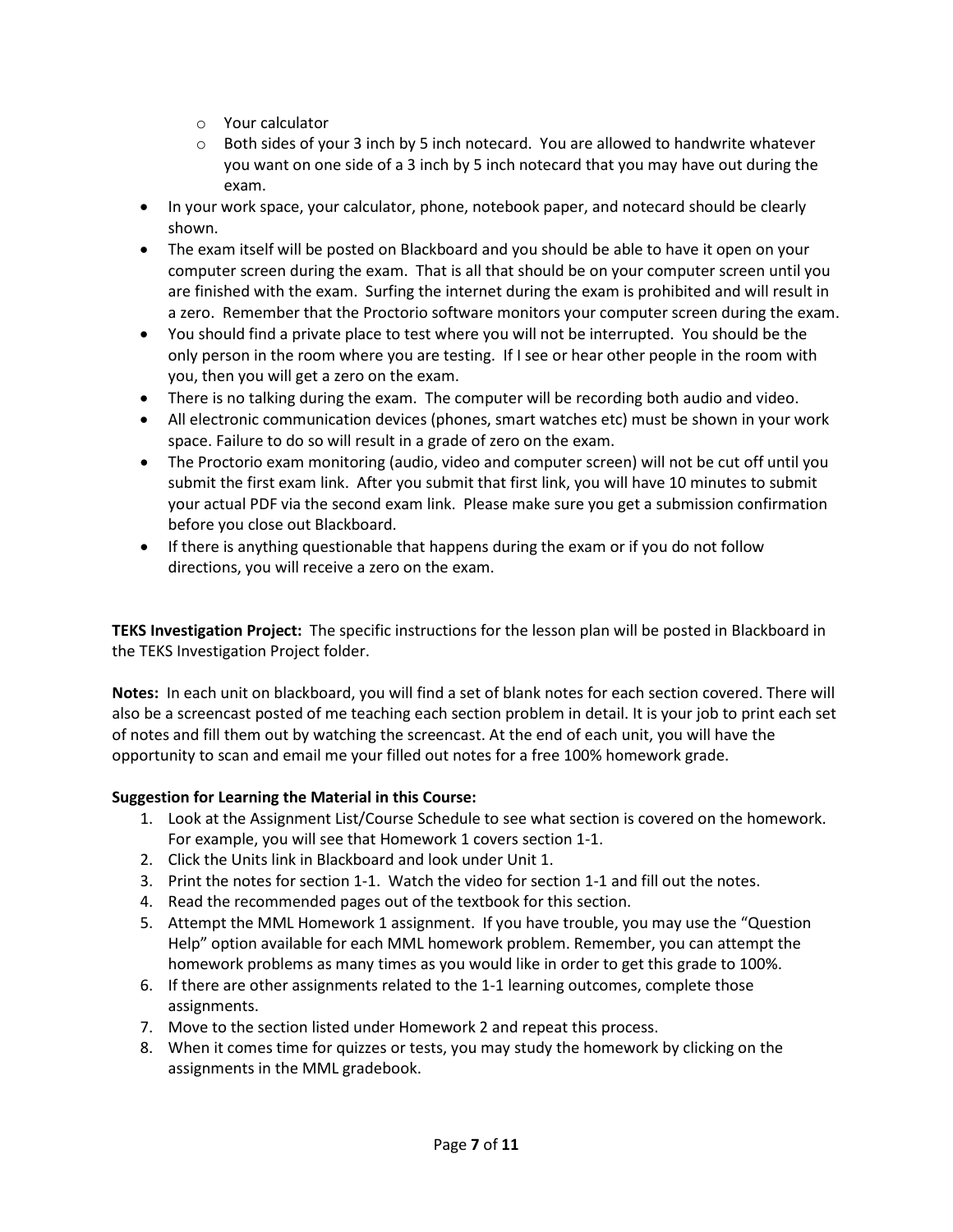# **South Plains College Common Course Syllabus: MATH 1350 Revised August 2021**

**Department:** Mathematics, Engineering, and Computer Science

**Discipline:** Mathematics

**Course Number:** MATH 1350

**Course Title:** Fundamentals of Mathematics I

**Available Formats:** conventional and internet

**Campuses:** Levelland

**Course Description:** This course is intended to build or reinforce a foundation in fundamental mathematics concepts and skills. It includes the conceptual development of the following: sets, functions, numeration systems, number theory, and properties of the various number systems with an emphasis on problem solving and critical thinking.

**Prerequisite:** Successful completion with a grade of 'C' or better in MATH 1314.

**Credit:** 3 **Lecture:** 3 **Lab:** 0

**Textbook:** *A Problem Solving Approach to Mathematics for Elementary School Teachers*, Billstien, Libeskind, and Lott, 2018, 13<sup>th</sup> Edition, Pearson Education.

**Supplies:** Please see the instructor's course information sheet for specific supplies.

**This course partially satisfies a Core Curriculum Requirement**: Mathematics Foundational Component Area (020)

#### **Core Curriculum Objectives addressed:**

- **Communications skills**—to include effective written, oral and visual communication
- **Critical thinking skills**—to include creative thinking, innovation, inquiry, and analysis, evaluation and synthesis of information
- **Empirical and quantitative competency skills**—to manipulate and analyze numerical data or observable facts resulting in informed conclusions

**Student Learning Outcomes:** Upon completion of this course and receiving a passing grade, the student will be able to:

- 1. Explain and model the arithmetic operations for whole numbers and integers.
- 2. Explain and model computations with fractions, decimals, ratios, and percentages.
- 3. Describe and demonstrate how factors, multiples, and prime numbers are used to solve problems.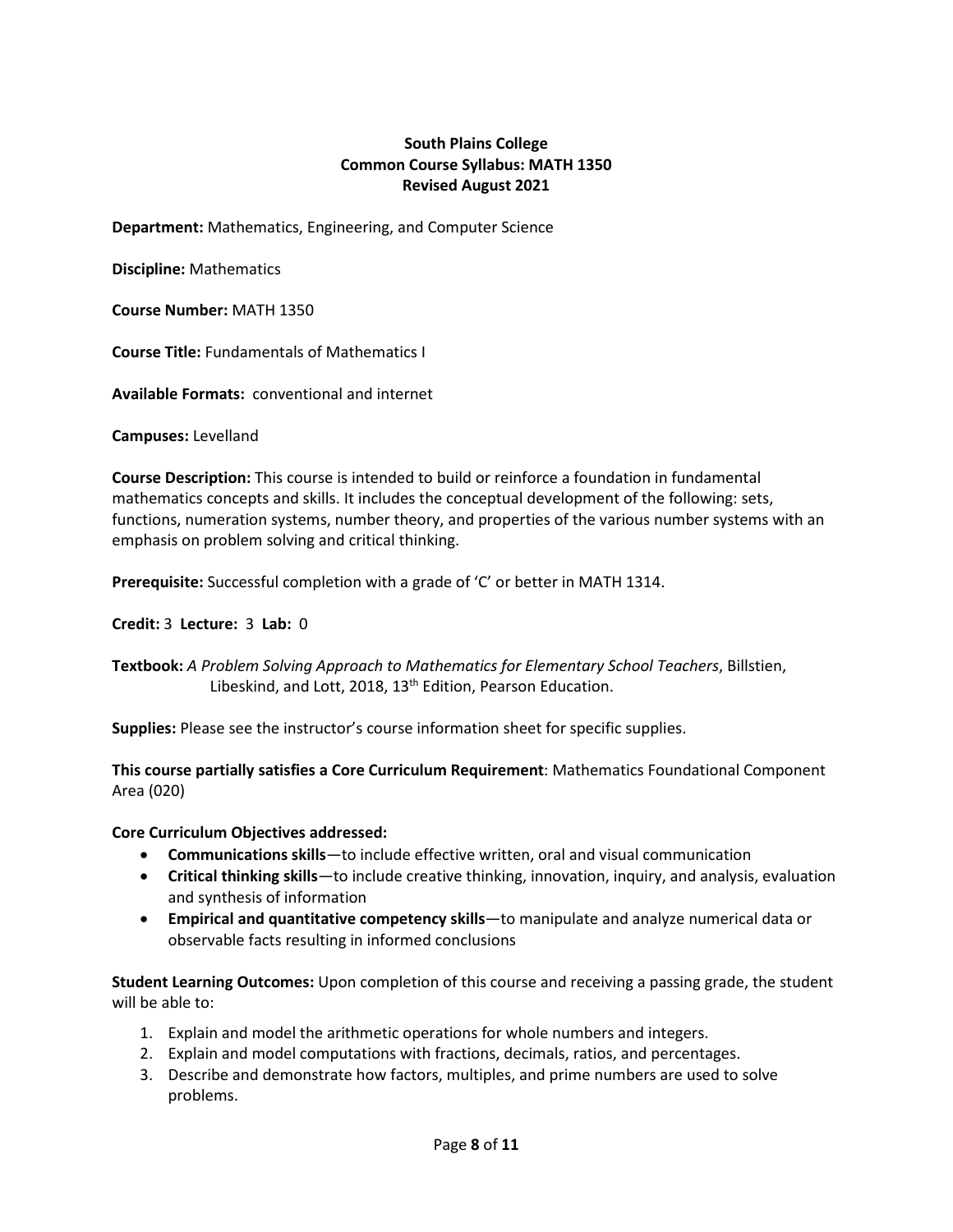- 4. Apply problem-solving skills to numerical applications.
- 5. Represent and describe relationships among sets using the appropriate mathematical terminology and notation.
- 6. Compare and contrast structures of numeration systems.

**Student Learning Outcomes Assessment:** A pre- and post-test questions will be used to determine the extent of improvement that the students have gained during the semester

**Course Evaluation:** There will be departmental final exam questions given by all instructors.

**Attendance/Student Engagement Policy:** Attendance and engagement are the most critical activities for success in this course. The instructor maintains records of the student's attendance and submission of assignments throughout the semester. The student is expected to attend at least eighty percent (80%) of the **total** class meetings **and** submit at least eighty percent (80%) of the **total** class assignments to have the best chance of success. If the student fails to meet these minimum requirements, the instructor may remove the student from the class with an X, upon their discretion, to help the student from harming their GPA. If the student can not receive an X, the instructor will assign an F.

Plagiarism violations include, but are not limited to, the following:

- 1. Turning in a paper that has been purchased, borrowed, or downloaded from another student, an online term paper site, or a mail order term paper mill;
- 2. Cutting and pasting together information from books, articles, other papers, or online sites without providing proper documentation;
- 3. Using direct quotations (three or more words) from a source without showing them to be direct quotations and citing them; or
- 4. Missing in-text citations.

Cheating violations include, but are not limited to, the following:

- 1. Obtaining an examination by stealing or collusion;
- 2. Discovering the content of an examination before it is given;
- 3. Using an unauthorized source of information (notes, textbook, text messaging, internet, apps) during an examination, quiz, or homework assignment;
- 4. Entering an office or building to obtain an unfair advantage;
- 5. Taking an examination for another;
- 6. Altering grade records;
- 7. Copying another's work during an examination or on a homework assignment;
- 8. Rewriting another student's work in Peer Editing so that the writing is no longer the original student's;
- 9. Taking pictures of a test, test answers, or someone else's paper.

**COVID Syllabus Statement:** It is the policy of South Plains College that as a condition of on-campus enrollment, all students are required to engage in safe behaviors to avoid the spread of COVID-19 in the SPC community. There will be no requirement for face coverings at any location on any South Plains College campus or classroom. Faculty, staff, or students may continue to wear a mask voluntarily, but there will be no requirements for face coverings in any circumstance. Students who believe they have been exposed or may be COVID-19 positive, must contact Health Services, DeEtte Edens, BSN, RN at (806) 716-2376 or [dedens@southplainscollege.edu.](mailto:dedens@southplainscollege.edu)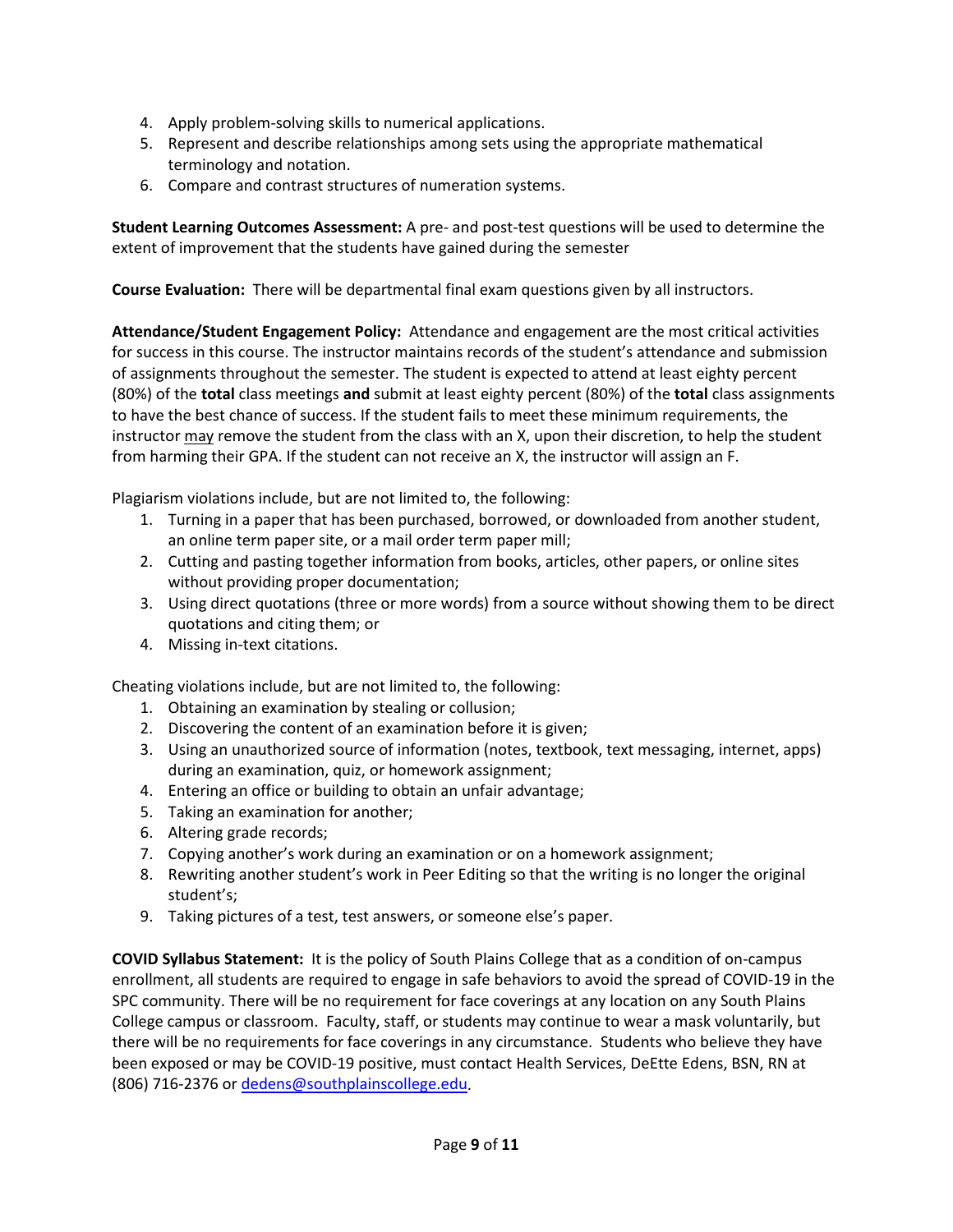If you are experiencing any of the following symptoms please do not attend class and either seek medical attention or get tested for COVID-19.

- Cough, shortness of breath, difficulty breathing
- Fever or chills
- Muscles or body aches
- Vomiting or diarrhea
- New loss of taste and smell

Please also notify DeEtte Edens, BSN, RN, Associate Director of Health & Wellness, at [dedens@southplainscollege.edu](mailto:dedens@southplainscollege.edu) or 806-716-2376.

**Student Code of Conduct Policy**: Any successful learning experience requires mutual respect on the part of the student and the instructor. Neither instructor nor student should be subject to others' behavior that is rude, disruptive, intimidating, aggressive, or demeaning**.** Student conduct that disrupts the learning process or is deemed disrespectful or threatening shall not be tolerated and may lead to disciplinary action and/or removal from class.

**Diversity Statement:** In this class, the teacher will establish and support an environment that values and nurtures individual and group differences and encourages engagement and interaction. Understanding and respecting multiple experiences and perspectives will serve to challenge and stimulate all of us to learn about others, about the larger world and about ourselves. By promoting diversity and intellectual exchange, we will not only mirror society as it is, but also model society as it should and can be.

**Disability Statement:** Students with disabilities, including but not limited to physical, psychiatric, or learning disabilities, who wish to request accommodations in this class should notify the Disability Services Office early in the semester so that the appropriate arrangements may be made. In accordance with federal law, a student requesting accommodations must provide acceptable documentation of his/her disability to the Disability Services Office. For more information, call or visit the Disability Services Office at Levelland (Student Health & Wellness Office) 806-716-2577, Reese Center (Building 8) 806-716-4675, or Plainview Center (Main Office) 806-716-4302 or 806-296-9611.

**Nondiscrimination Policy:** South Plains College does not discriminate on the basis of race, color, national origin, sex, disability or age in its programs and activities. The following person has been designated to handle inquiries regarding the non-discrimination policies: Vice President for Student Affairs, South Plains College, 1401 College Avenue, Box 5, Levelland, TX 79336. Phone number 806-716- 2360.

**Title IX Pregnancy Accommodations Statement:** If you are pregnant, or have given birth within six months, Under Title IX you have a right to reasonable accommodations to help continue your education. To [activate](http://www.southplainscollege.edu/employees/manualshandbooks/facultyhandbook/sec4.php) accommodations you must submit a Title IX pregnancy accommodations request, along with specific medical documentation, to the Director of Health and Wellness. Once approved, notification will be sent to the student and instructors. It is the student's responsibility to work with the instructor to arrange accommodations. Contact the Director of Health and Wellness at 806-716-2362 or [email](http://www.southplainscollege.edu/employees/manualshandbooks/facultyhandbook/sec4.php) [rcanon@southplainscollege.edu](mailto:rcanon@southplainscollege.edu) for assistance.

**Campus Concealed Carry**: Texas Senate Bill - 11 (Government Code 411.2031, et al.) authorizes the carrying of a concealed handgun in South Plains College buildings only by persons who have been issued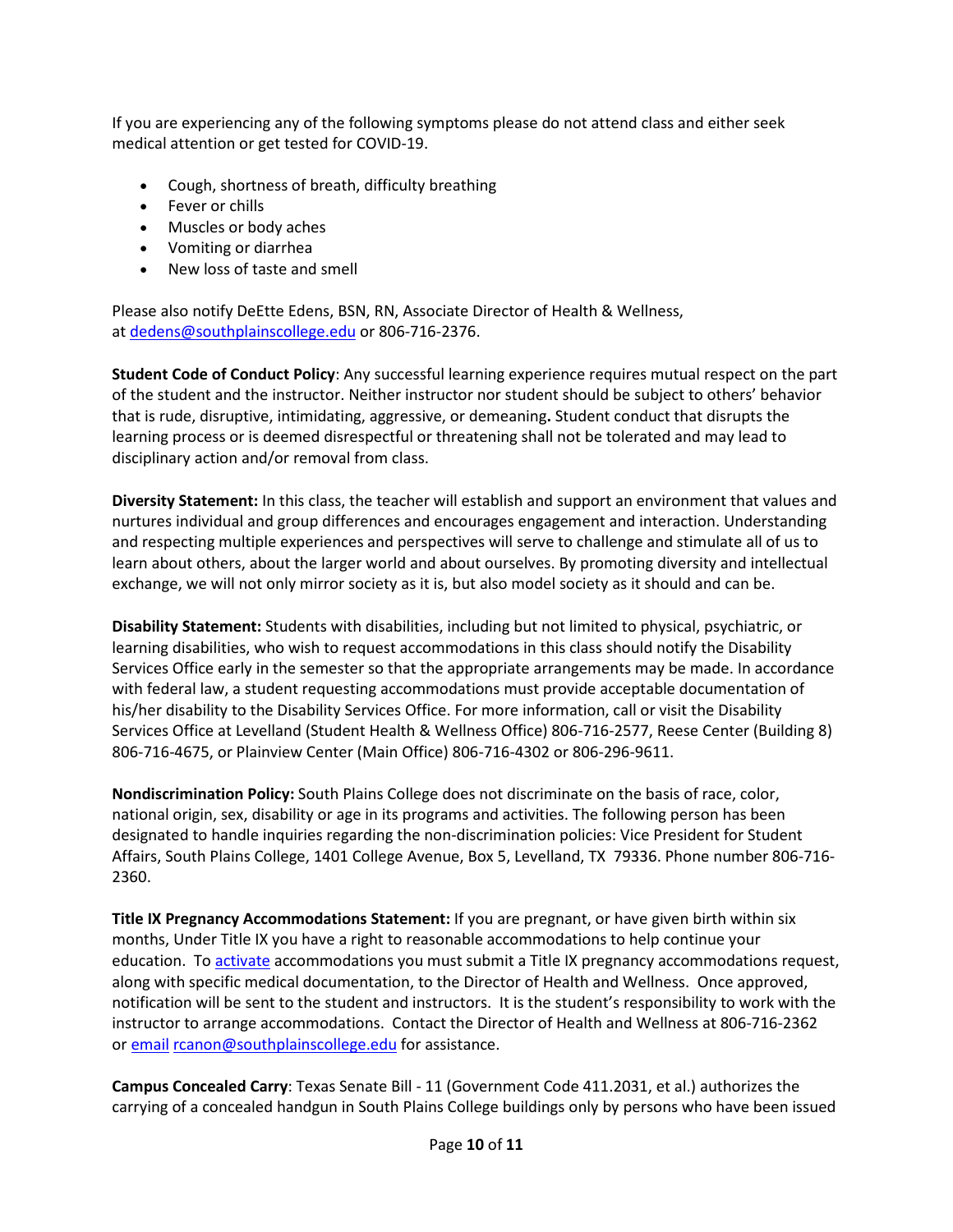and are in possession of a Texas License to Carry a Handgun. Qualified law enforcement officers or those who are otherwise authorized to carry a concealed handgun in the State of Texas are also permitted to do so. Pursuant to Penal Code (PC) 46.035 and South Plains College policy, license holders may not carry a concealed handgun in restricted locations. For a list of locations and Frequently Asked Questions, please refer to the Campus Carry page at: <http://www.southplainscollege.edu/campuscarry.php> Pursuant to PC 46.035, the open carrying of handguns is prohibited on all South Plains College campuses. Report violations to the College Police Department at 806-716-2396 or 9-1-1.

**SPC Bookstore Price Match Guarantee Policy:** If you find a lower price on a textbook, the South Plains College bookstore will match that price. The difference will be given to the student on a bookstore gift certificate! The gift certificate can be spent on anything in the store.

If students have already purchased textbooks and then find a better price later, the South Plains College bookstore will price match through the first week of the semester. The student must have a copy of the receipt and the book has to be in stock at the competition at the time of the price match.

The South Plains College bookstore will happily price match BN.com & books on Amazon noted as *ships from and sold by Amazon.com*. Online marketplaces such as *Other Sellers* on Amazon, Amazon's Warehouse Deals, *fulfilled by* Amazon, BN.com Marketplace, and peer-to-peer pricing are not eligible. They will price match the exact textbook, in the same edition and format, including all accompanying materials, like workbooks and CDs.

A textbook is only eligible for price match if it is in stock on a competitor's website at time of the price match request. Additional membership discounts and offers cannot be applied to the student's refund.

Price matching is only available on in-store purchases. Digital books, access codes sold via publisher sites, rentals and special orders are not eligible. Only one price match per title per customer is allowed.

Note: The instructor reserves the right to modify the course syllabus and policies, as well as notify students of any changes, at any point during the semester.

# **Now scroll back to the top and reread # 1 – 5!**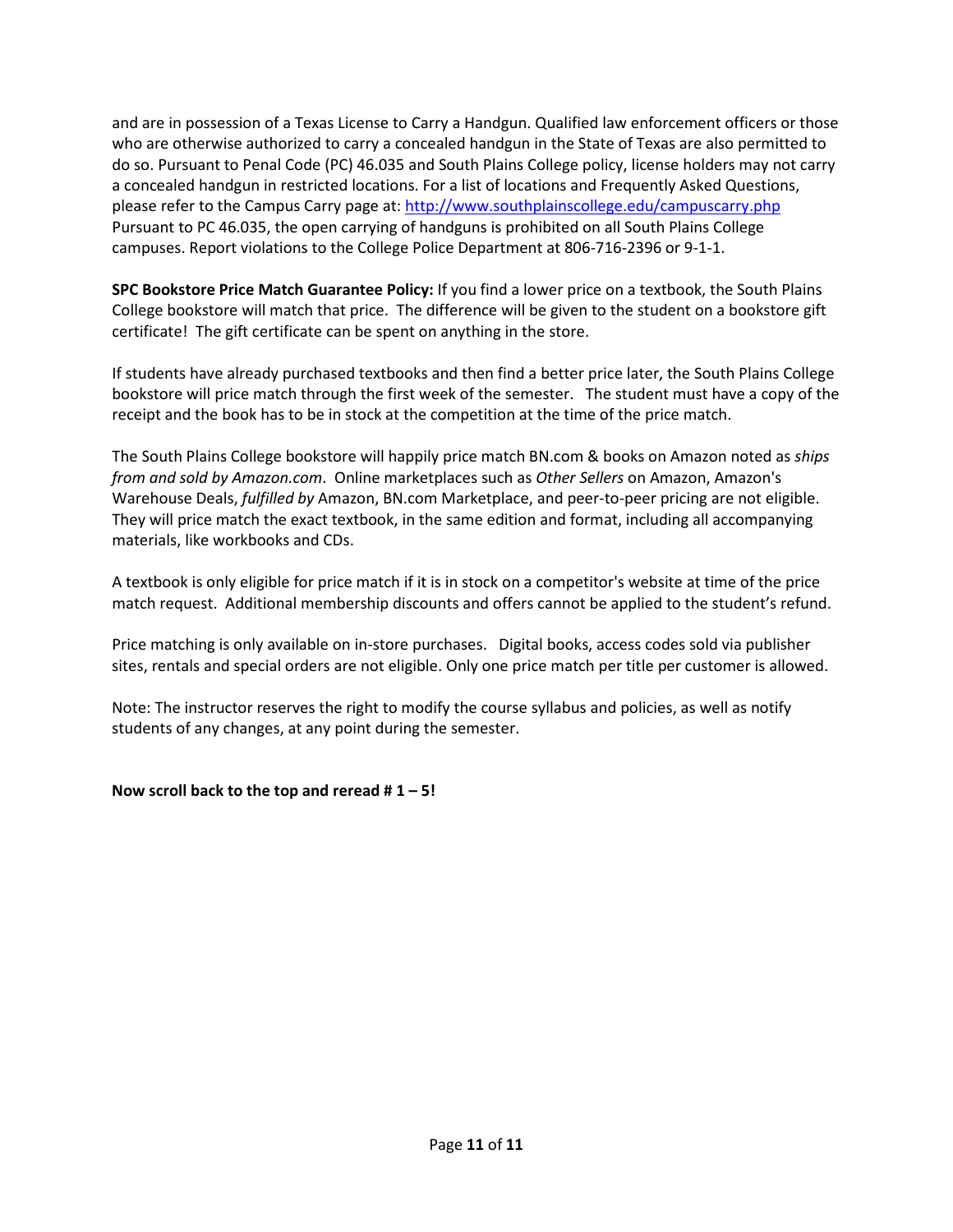#### MATH 1350.151 ASSIGNMENTS AND DUE DATES – Spring 2022

Here are the due dates for the semester. Below each date is a list of what assignments must be completed by 11:00 pm on that date. Do not wait until the last minute to try to do the assignments!!! Late work will not be accepted! The homework assignments and quizzes are open, so you can work ahead if you would like. MyMathLab Tests will open 3 days prior to their due dates. Proctorio Exams will be open for 24 hours (6PM-6PM). I suggest that you print this list, refer to it every day, and cross out assignments after you complete them. Homework, quizzes, and 2 tests are located in MyMathLab. The other 2 exams are located in Blackboard and will use Proctorio to monitor them. *You are allowed 80 minutes to complete quizzes and 2 hours to complete tests.* All other assignments are located in Blackboard.

#### Week 1 (January 18 - 23) All assignments for this week will be due Sunday, Jan 23 @ 11pm.

- Read the entire syllabus! Send me a message through Blackboard in which you state the following: "I read the entire syllabus, and I accept all of its requirements. I printed the assignment list." Type your name at the bottom of the message.
- Discussion  $1$  create a post and reply to at least one post.
- Print and complete notes for section 1-1 by watching video lecture posted on blackboard. Place notes into a binder and be prepared to scan and email them to instructor at the end of the unit.
- Homework 1: 1-1 (located in MML)
- Print and complete notes for section 1-2 by watching video lecture posted on blackboard. Place notes into a binder and be prepared to scan and email the- m to instructor at the end of the unit.
- Homework 2: 1-2 (located in MML)

#### Week 2 (January 24 - 30) All assignments for this week will be due Sunday, Jan 30 @ 11pm.

- PRACTICE PROCTORIO EXAM please refer to the syllabus and directions video for information on how to take an exam in Blackboard using Proctorio. This exam will be open for 24 hours and must be completed on paper and uploaded to the turn in link in Blackboard. It will open January 26<sup>th</sup> at 6 pm and will close on January 27<sup>th</sup> at 6 pm.
- Quiz 1 (located in MML)
- Print and complete notes for section 2-2 by watching video lecture posted on blackboard. Place notes into a binder and be prepared to scan and email them to instructor at the end of the unit.
- Homework 3: 2-2 (located in MML)

#### Week 3 (January 31 – February 6) All assignments for this week will be due Sunday, Feb 6 @ 11pm.

- Print and complete notes for section 2-3 by watching video lecture posted on blackboard.
- Homework 4: 2-3 (located in MML)
- Quiz 2 (located in MML)
- Print and complete notes for section 3-1 by watching video lecture posted on blackboard.
- Homework 5: 3-1 (located in MML)

#### Week 4 (February 7 - 13) All assignments for this week will be due Sunday, Feb 13 @ 11pm.

- Quiz 3 (located in MML)
- Review 1 (optional and does not have to be turned in)
- Test 1 (located in MML)
- For a free 100% HW grade scan and upload your unit 1 notes into the "Unit 1 Notes Turn in Link" in Blackboard.
- Print and complete notes for sections 3-2 and 3-3 by watching video lecture posted on blackboard. Place notes into a binder and be prepared to scan and email them to instructor at the end of the unit.
- Homework 6: 3-2 (located in MML)
- Homework 7: 3-3 (located in MML)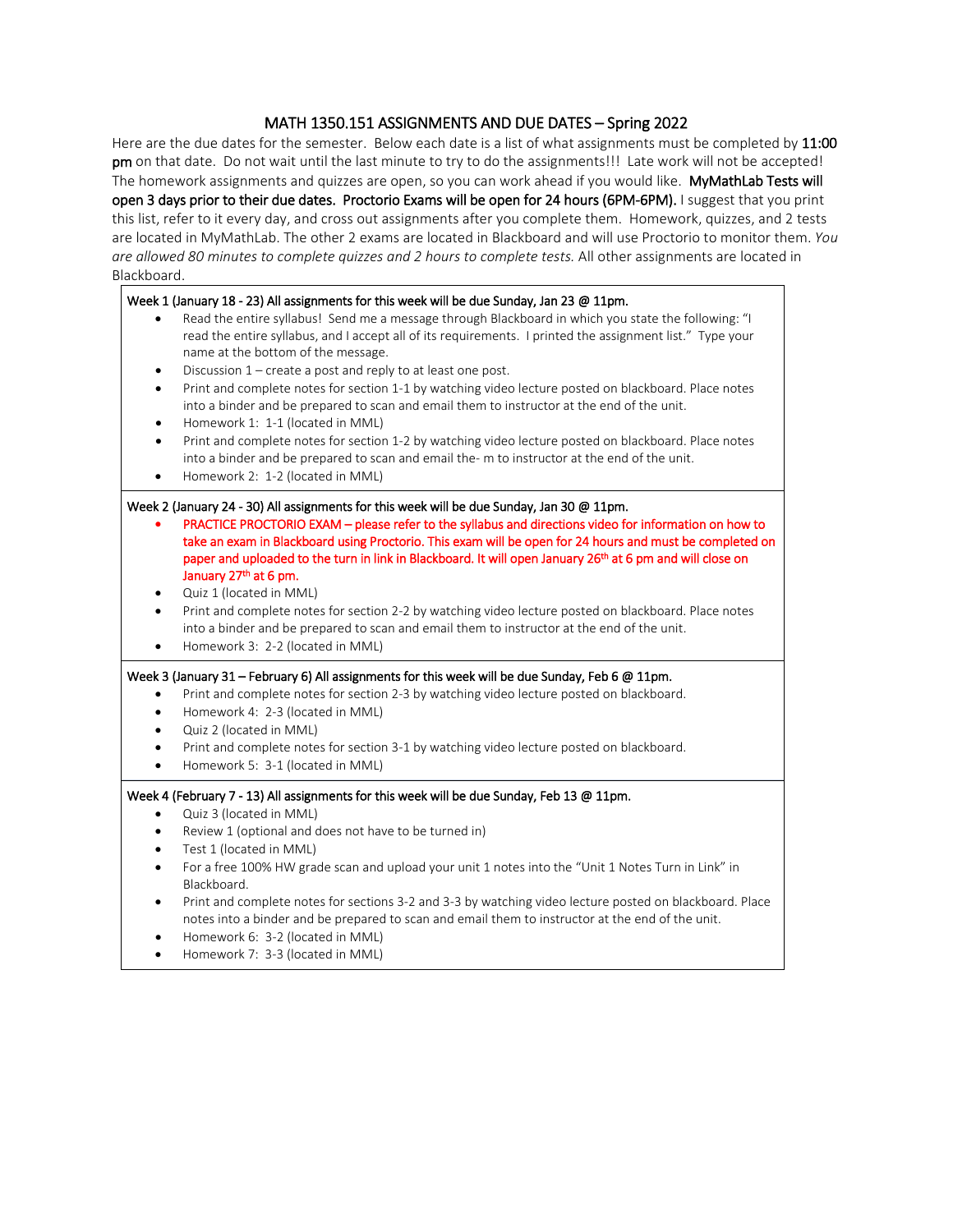|                                                                            | Week 5 (February 14 - 20) All assignments for this week will be due Sunday, Feb 20 @ 11pm.                                                                                                                                                                                                                                                                                                                                                                                                                                                                                                                                                                         |
|----------------------------------------------------------------------------|--------------------------------------------------------------------------------------------------------------------------------------------------------------------------------------------------------------------------------------------------------------------------------------------------------------------------------------------------------------------------------------------------------------------------------------------------------------------------------------------------------------------------------------------------------------------------------------------------------------------------------------------------------------------|
| $\bullet$<br>$\bullet$<br>$\bullet$<br>$\bullet$<br>$\bullet$<br>$\bullet$ | Quiz 4 (located in MML)<br>Print and complete notes for sections 3-4 and 3-5 by watching video lecture posted on blackboard. Place<br>notes into a binder and be prepared to scan and email them to instructor at the end of the unit.<br>Homework 8: 3-4 (located in MML)<br>Homework 9: 3-5 (located in MML)<br>Quiz 5 (located in MML)<br>Print and complete notes for section 4-1 by watching video lecture posted on blackboard. Place notes                                                                                                                                                                                                                  |
| $\bullet$                                                                  | into a binder and be prepared to scan and email them to instructor at the end of the unit.<br>Homework 10: 4-1 (located in MML)                                                                                                                                                                                                                                                                                                                                                                                                                                                                                                                                    |
| $\bullet$                                                                  | Week 6 (February 21 - 27) All assignments for this week will be due Sunday, Feb 27 @ 11pm.<br>Discussion 2 - create a post and reply to at least one post.                                                                                                                                                                                                                                                                                                                                                                                                                                                                                                         |
| $\bullet$<br>$\bullet$<br>$\bullet$                                        | Print and complete notes for sections 4-2 and 4-3 by watching video lecture posted on blackboard. Place<br>notes into a binder and be prepared to scan and email them to instructor at the end of the unit.<br>Homework 11: 4-2 (located in MML)<br>Homework 12: 4-3 (located in MML)                                                                                                                                                                                                                                                                                                                                                                              |
| $\bullet$<br>$\bullet$<br>$\bullet$                                        | Quiz 6 (located in MML)<br>Review 2 (optional and does not have to be turned in)<br>Test 2 (located in MML)                                                                                                                                                                                                                                                                                                                                                                                                                                                                                                                                                        |
|                                                                            | For a free 100% HW grade scan and upload your unit 2 notes into the "Unit 2 Notes Turn in Link" in<br>Blackboard.                                                                                                                                                                                                                                                                                                                                                                                                                                                                                                                                                  |
|                                                                            | Week 7 (February 28 - March 6) MIDTERM EXAM WEEK (covering units 1 and 2, weeks 1-6 material)<br>Midterm Exam (given in Blackboard using Proctorio). Please read the syllabus for directions on taking exams<br>using Proctorio. There is also a video posted in Blackboard giving instructions. The exam will be open for 24                                                                                                                                                                                                                                                                                                                                      |
|                                                                            | 2 hours to complete it within the 24 hours it is open. You will view the exam in Blackboard and write all of<br>on Friday, March 4th at 6pm.<br>Begin working on the TEKS Investigation Project.                                                                                                                                                                                                                                                                                                                                                                                                                                                                   |
|                                                                            | Week 8 (March 7-13) All assignments for this week will be due Sunday, March 13 @ 11pm.                                                                                                                                                                                                                                                                                                                                                                                                                                                                                                                                                                             |
| $\bullet$<br>$\bullet$                                                     | notes into a binder and be prepared to scan and email them to instructor at the end of the unit.<br>Homework 13: 5-1 (located in MML)<br>Homework 14: 5-2 (located in MML)                                                                                                                                                                                                                                                                                                                                                                                                                                                                                         |
| ٠<br>$\bullet$<br>$\bullet$                                                | hours. You must complete the exam during the 24 hours it is open. Once you open the exam, you will have<br>your work on paper to scan and upload. The exam will open on Thursday, March 3rd at 6pm and will close<br>Print and complete notes for sections 5-1 and 5-2 by watching video lecture posted on blackboard. Place<br>Quiz 7 (located in MML)<br>Discussion 3 – create a post and reply to at least one post.<br>Print and complete notes for section 6-1 by watching video lecture posted on blackboard. Place notes<br>into a binder and be prepared to scan and email them to instructor at the end of the unit.<br>Homework 15: 6-1 (located in MML) |
|                                                                            | March 14 - 20 Spring Break - no class                                                                                                                                                                                                                                                                                                                                                                                                                                                                                                                                                                                                                              |
|                                                                            |                                                                                                                                                                                                                                                                                                                                                                                                                                                                                                                                                                                                                                                                    |
|                                                                            |                                                                                                                                                                                                                                                                                                                                                                                                                                                                                                                                                                                                                                                                    |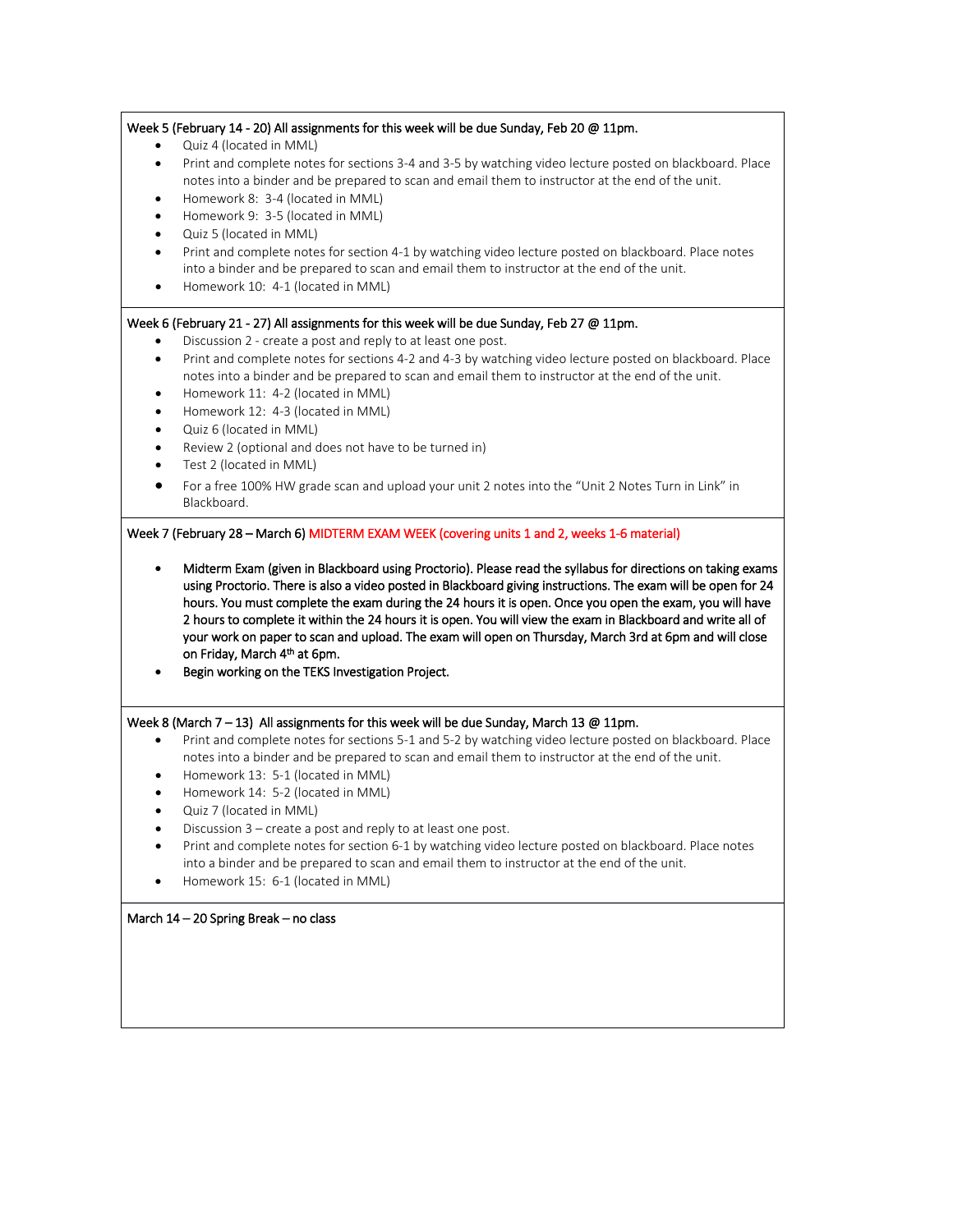| ٠<br>$\bullet$<br>$\bullet$                                                     | Week 9 (March 21 - 27) All assignments for this week will be due Sunday, March 27 $@$ 11pm.<br>Print and complete notes for sections 6-2 and 6-3 by watching video lecture posted on blackboard. Place<br>notes into a binder and be prepared to scan and email them to instructor at the end of the unit.<br>Homework 16: 6-2 (located MML)<br>Homework 17: 6-3 (located MML)<br>Quiz 8 (located in MML)                                                                                                                                                                                                                                                                                                                                                                                                                                                                             |
|---------------------------------------------------------------------------------|---------------------------------------------------------------------------------------------------------------------------------------------------------------------------------------------------------------------------------------------------------------------------------------------------------------------------------------------------------------------------------------------------------------------------------------------------------------------------------------------------------------------------------------------------------------------------------------------------------------------------------------------------------------------------------------------------------------------------------------------------------------------------------------------------------------------------------------------------------------------------------------|
| $\bullet$<br>$\bullet$<br>$\bullet$                                             | Week 10 (March 28 - April 3) All assignments for this week will be due Sunday, April 3 @ 11pm.<br>Print and complete notes for section 6-4 by watching video lecture posted on blackboard. Place notes<br>into a binder and be prepared to scan and email them to instructor at the end of the unit.<br>Homework 18: 6-4 (located in MML)<br>Quiz 9 (located in MML)<br>TEKS Investigation Project Due - It must be uploaded to the "Turn in Link" in Blackboard.                                                                                                                                                                                                                                                                                                                                                                                                                     |
| $\bullet$<br>$\bullet$<br>$\bullet$<br>$\bullet$                                | Week 11 (April 4 - 10) All assignments for this week will be due Sunday, April 10 @ 11pm.<br>Review 3 (optional and does not have to be turned in)<br>Test 3 (located in MML)<br>For a free 100% HW grade scan and upload your unit 3 notes into the "Unit 3 Notes Turn in Link" in<br>Blackboard.<br>Print and complete notes for sections 7-1 by watching video lecture posted on blackboard. Place notes<br>into a binder and be prepared to scan and email them to instructor at the end of the unit.<br>Homework 19: 7-1 (located in MML)                                                                                                                                                                                                                                                                                                                                        |
| $\bullet$<br>$\bullet$<br>$\bullet$<br>$\bullet$<br>$\bullet$<br>٠<br>$\bullet$ | Week 12 (April 11 - 17) All assignments for this week will be due Sunday, April 17 @ 11pm.<br>Print and complete notes for sections 7-2 by watching video lecture posted on blackboard. Place notes<br>into a binder and be prepared to scan and email them to instructor at the end of the unit.<br>Homework 20: 7-2 (located in MML)<br>Quiz 10 (located in MML)<br>Print and complete notes for sections 7-3 by watching video lecture posted on blackboard. Place notes<br>into a binder and be prepared to scan and email them to instructor at the end of the unit.<br>Homework 21: 7-3 (located in MML)<br>Print and complete notes for section 7-4 by watching video lecture posted on blackboard. Place notes<br>into a binder and be prepared to scan and email them to instructor at the end of the unit.<br>Homework 22: 7-4 (located in MML)<br>Quiz 11 (located in MML) |
|                                                                                 | Week 13 (April 18 - 24) All assignments for this week will be due Sunday, April 24 @ 11pm.<br>Print and complete notes for sections 7-5 by watching video lecture posted on blackboard. Place notes<br>into a binder and be prepared to scan and email them to instructor at the end of the unit.<br>Homework 23: 7-5 (located in MML)<br>April 21st is the last day to drop a spring semester course.                                                                                                                                                                                                                                                                                                                                                                                                                                                                                |
| ٠<br>$\bullet$<br>$\bullet$                                                     | Week 14 (April 25 – May 1) All assignments for this week will be due Sunday, May 1 @ 11pm.<br>Print and complete notes for sections 8-1 by watching video lecture posted on blackboard. Place notes<br>into a binder and be prepared to scan and email them to instructor at the end of the unit.<br>Homework 24: 8-1(located in MML)<br>Print and complete notes for sections 8-2 by watching video lecture posted on blackboard. Place notes<br>into a binder and be prepared to scan and email them to instructor at the end of the unit.<br>Homework 25: 8-2 (located in MML)                                                                                                                                                                                                                                                                                                     |